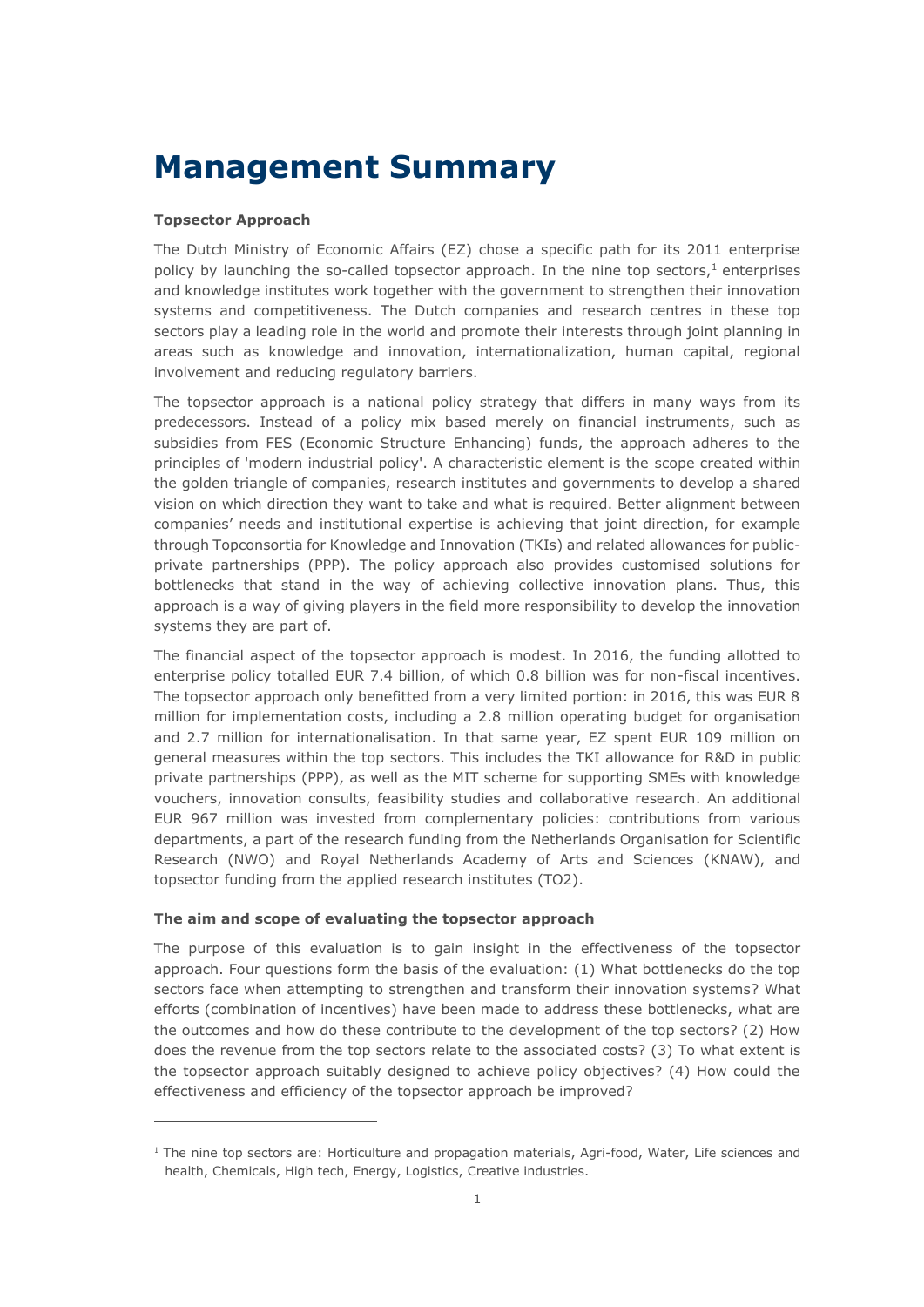As the subject of the evaluation is not a single instrument but an entire approach; and there is no clear basis for comparison – what would have happened without a topsector approach ‒ a new evaluation method has been devised for this study. Based on theoretical insights in modern (transformative) industrial policy, this method consists of two frameworks: one for evaluating the policy impact and one for studying the policy design. As of yet, no alternative evaluation framework can be found, not even in the international literature.

This mainly qualitative evaluation was carried out between December 2016 and March 2017. Sources such as partial assessments, annual reports, vision documents, implementation agendas, policy documents, progress reports and advisory reports were used to analyse the impact of the topsector approach in the nine individual sectors and in three cross-sectoral domains, as well as for the overarching analysis (including limited analyses of comparable approaches in Japan, Denmark and Sweden). In addition, nearly 100 semi-structured indepth interviews were conducted with the parties involved as well as outsiders.

### **Conclusions regarding policy impact**

The topsector approach was originally set up to strengthen innovation systems, primarily for stimulating cooperation. In practice, this has led to different priorities, agendas and increasingly more cross-sector initiatives in each top sector. The approach has been undeniably effective in the more demand-oriented programming of PPP research at Dutch knowledge institutes, aligning human capital activities and promoting export. These results are underpinned by the following findings (A to E).

In its application, the topsector approach has been valuable especially in engaging various stakeholders for the *implementation* of innovation directions the market aims to develop, but less so in *redefining* these directions (**not** an explicit objective). Despite being part of the enterprise policy, this approach also revolves so much around knowledge development that there is only a limited amount of impetus on promoting innovative entrepreneurship and especially creating a market for innovation. The findings F to H show how the topsector approach could have (had) a greater impact.

- A. The topsector approach has contributed to the more demand-oriented research programming at Dutch knowledge institutes, maintaining particularly applied research infrastructures and setting up some long-term PPP programmes for basic research. Thereby it has supported the transition from a subsidy-based innovation landscape to an environment in which knowledge institutes and companies meet one another through PPP. Out of the more then €800 million that is being invested in PPP-projects receiving TKI allowance, 47% is financed by private parties. Obtaining >40% private funding was a key objective of the topsector approach in the relevant period.
- B. The topsector approach has resulted in collectivity and an overview, especially in heavily fragmented top sectors. This approach has proven useful in creating mass and jointly generating the momentum to tackle issues in innovation systems.
- C. The topsector approach offers a platform on which parties can jointly organize their development and application of knowledge. The coordination between companies, knowledge institutes (and governments) has provided insight in the various top sectors' activities, their objectives and who is all involved. Although the approach is strongly sectoral, the current TKIs and Knowledge and Innovation Agendas (KIAs) also offer plenty of opportunities to work on cross-overs.
- D. The transition from innovation programmes to topsector approach has indeed paved the way for a broader specific enterprise policy, focussing on a wide spectrum of bottlenecks potentially linked to strengthening innovation systems. This focus has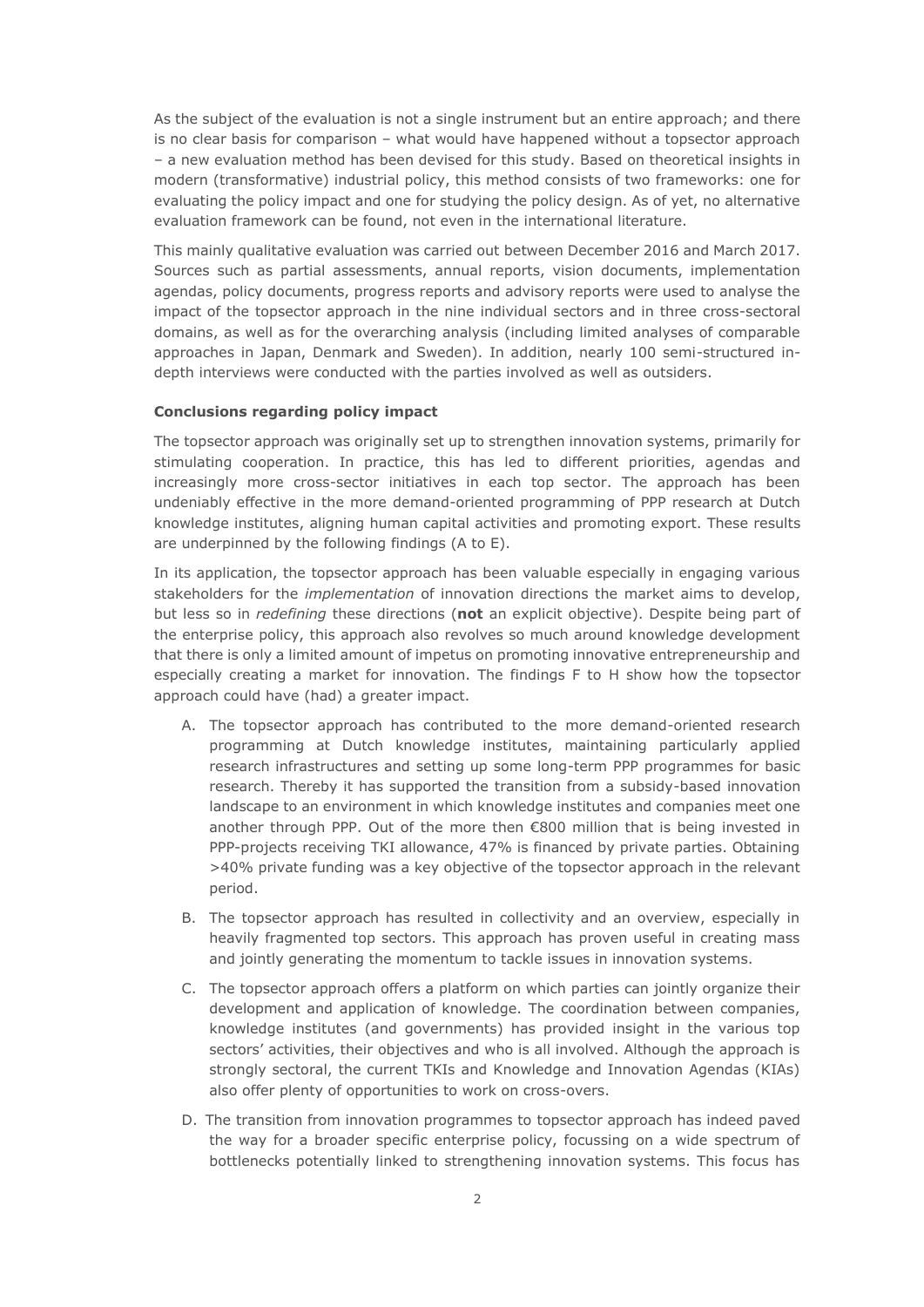also initiated the 'societalisation' of innovation policy. As control is mainly based on the demand from financially strong businesses, the topsector approach is still not a panacea for affirming the core importance of (innovative solutions for) societal challenges.

- E. Some top sectors typically achieve a relatively large impact from their efforts in the areas of trade facilitation and human capital, despite limited resources. The topsector approach has latched onto internationalisation, in particular involving businesses more intensively with trade missions. The topsector label is applied successfully to enhance the image of the Netherlands for specific themes. Also the positive impact of human capital is related to connecting and fulfilling existing initiatives.
- F. The extent of the focus on developing ground-breaking (innovation) visions is still limited. Initially, obtaining support and commitment certainly featured more on the topsector approach agenda than making clear-cut decisions. The added value of the approach, in terms of developing innovative visions from the private market, is most apparent in the less established top sectors, where joint participation and alignment were previously less developed.
- G. Market formation based on innovative procurement policy is still a too limited part of the topsector approach: neither EZ nor the top sectors themselves vigorously pursue the government's role as launching customer and 'pioneer' in achieving innovation agendas. By taking ownership of a number of typical societal issues, the government could help to create (market) conditions for testing and marketing innovations.
- H. Although the topsector approach is focussing more and more on connecting with the regions and colleges, there are still plenty of opportunities for improvement. Meanwhile, actions have been taken to ensure that promising companies and innovations in the region can grow quicker to (inter)national level. Part of this development is involving colleges and vocational education (MBOs), however interaction in the region could probably be improved by taking into account the development, exchange and application of knowledge other than from the TO2 institutes and the four technical universities.

## **Conclusions regarding efficiency**

Given the modest resources exclusively earmarked for the topsector approach, acquiring and linking with public and private investment seems to be an efficient policy strategy. Due to the specific design of the approach (and lacking a basis for comparison as well as uncertainty about incentives and who gets them), we can make only limited comments on effectiveness. By targeting private and public funding – including budgets not earmarked for the top sectors ‒ the benefits are likely to outweigh the investment in organization. Whether this remains cost-effective, depends on the topsector approach's goals for the future. Now that the top sectors already have their own close-knit relationships, more can be achieved by aiming at additional alignment in overarching themes (e.g. social, or cross-sector technologies).

# **Conclusions regarding policy design**

The topsector approach is widely recognised as a policy or administrative innovation. The policy design is suitable for information exchange and cooperation between industry, research institutes and government. Providing the field with a platform strengthens the golden triangle's ability to mobilize third parties in order to achieve shared goals. The emphasis is on creating mass, which can sometimes consequently jeopardise openness and especially ground-breaking innovation. This relates to the fact that steering processes are based on alignment (rather than harsh collective incentives), and that it is often not clear where the responsibility lies. The main findings regarding policy design are: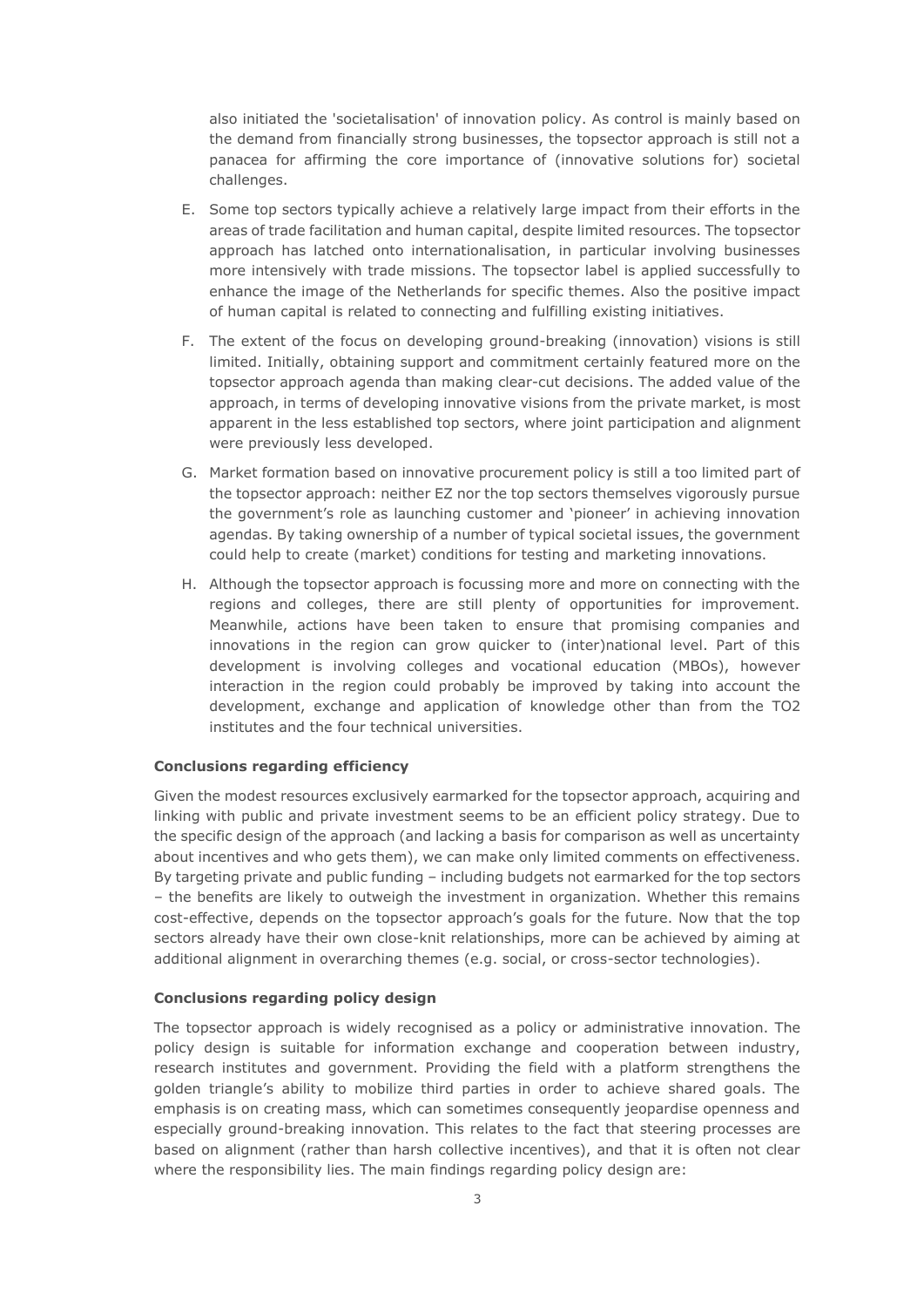- A. Intensive interaction with companies and knowledge institutes has strengthened the flow of information both in the government as well in the field. Being able to find each other quicker has facilitated parties' cooperation. Officials at various levels have gained more insight in specific problem areas and requirements and they are better at conducting a dialogue with the relevant top sectors.
- B. EZ's current policy except TKI allowances and MIT controls especially through non-financial incentives. Providing collective *inputs* prevents companies from appropriating public funds without contributing anything to innovation. One down side is that relatively few collective facilities are provided to translate R&D into applications, which could thus strengthen earning power. Secondly, EZ's relatively reluctant stance instead of also investing, is possibly hampering interdepartmental cooperation.
- C. When it comes to openness, the topsector approach is not designed exclusively for the 'usual suspects'. In practice, however, competitors must understandably make the necessary efforts to participate - especially in the sectors that have many established players. Varying amounts of activities take place to bring new (small) players on board. This still mostly concerns companies operating in the same ecosystem as the parties well represented in the top sector. The population of companies that contribute privately to PPP research (in the TKIs) are already often seeking new connections.
- D. Initially the topsector approach certainly did not place much emphasis on groundbreaking innovation. Because of the focus on self-organization, plans were aimed at the overlap between the stakeholders' interests. Radical innovation above all had to come from pushing the boundaries in domains where the Netherlands already operates at the 'knowledge frontier'. In the more recent KIAs, there is a stronger focus on specifically concrete pathways, including more emphasis on expanding and connecting (instead of just enriching) knowledge domains.
- E. The topsector approach falls short when it comes to transparency and accountability. It is often unclear for outsiders as well as those involved, who is responsible for what. The objectives for the topsector approach have been formulated on such an abstract level that they are insufficiently applicable for tracking and attributing progress.
- F. The topsector approach is perceived as an EZ approach to increase the Netherlands' earning power, and less as an interdepartmental policy approach to representing public interests in an innovative way. This hampers the effective shaping and especially the development of innovation pathways (including bringing innovations to the market), as well as potential further development of the policy approach.
- G. It is unclear what role governments have assigned themselves for delivering the topsector approach. Especially EZ has "put the ball in the other court": it has made knowledge institutes and businesses in the top sectors primarily responsible for KIAs and the financing and demand-side management of public research. EZ previously acted as controller and gradually more as a partner, and for the time being less as director and guardian of development pathways towards (innovative) solutions for societal issues.
- H. The experiences with cross-over areas (ICT, Nanotech and especially Biobased Economy) are valuable for a topsector approach that is more explicitly focussing on solving social challenges.